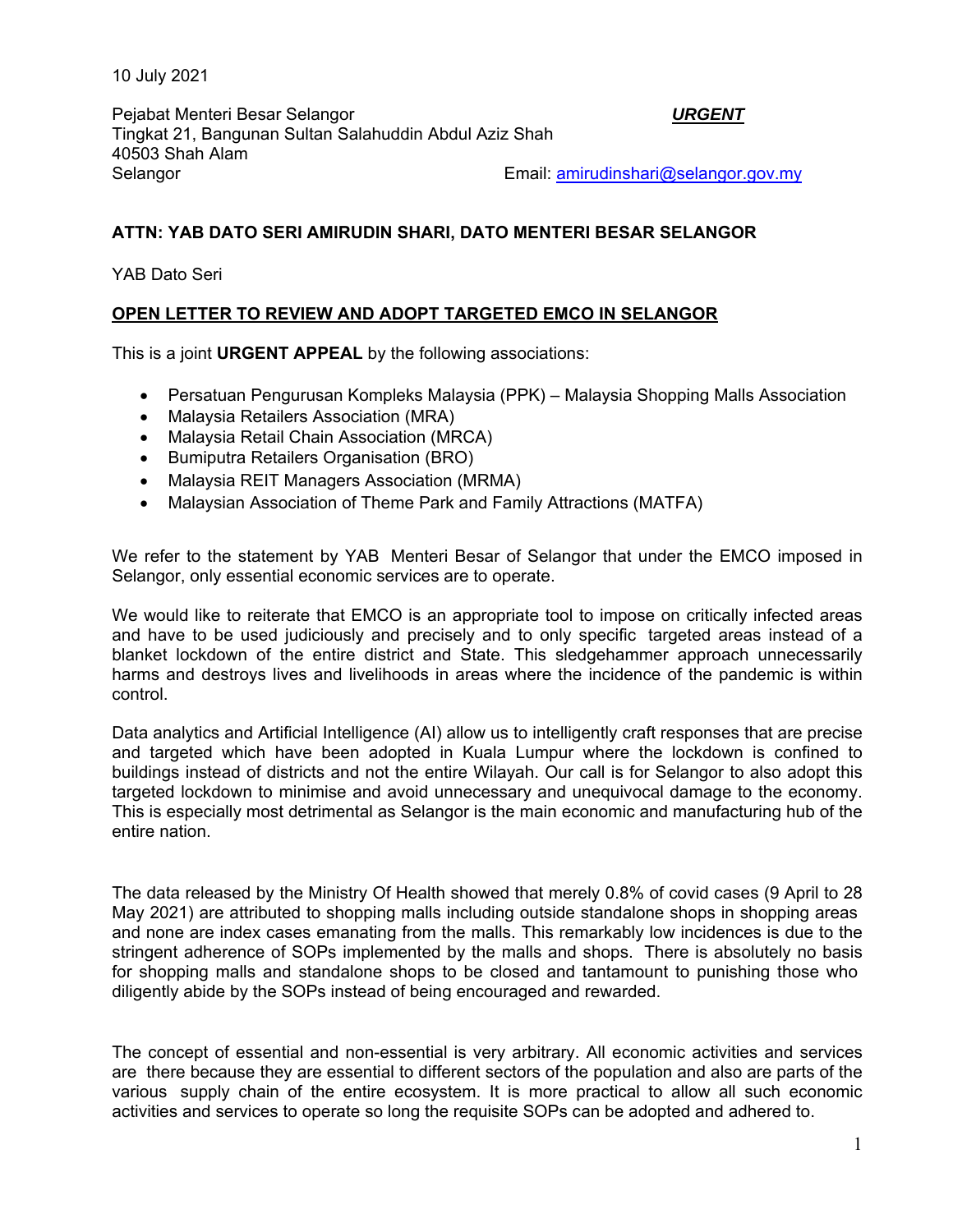The fact that more sectors in manufacturing which are allowed to re-start in Selangor is indeed a pragmatic approach even though the factories and their antecedent hostels may be considered RED Status. This situation can be managed by imposing EMCO around such RED BUBBLES and as most are asymptomatic, they are able to work and thus the factories are able to be allowed to continue to operate.

The World Health Organisation (WHO) has already announced that lockdown does more harm than good and is merely a temporary relief. The ultimate solution is to accept that covid is already endemic in our midst and that vaccination to achieve herd immunity is the solution. We thus call upon the State Government to harness all resources to further enhance acceleration and enable mass vaccinations be carried out immediately and to firmly demand the proportionate supply of vaccines based on population and economic contribution of the State to the National Coffers.

We cannot afford to have the businesses in Selangor's powerhouse to be in such jeopardy as many have already gone bust and many more are already now seriously considering to give up, so we earnestly plea for a fighting chance to help us to help ourselves to survive.

**We thus call upon our YAB Menteri Besar to review and abandon the district/Statewide lockdowns and adopt targeted lockdowns based on building by building levels, just like in Kuala Lumpur.** 

Please do not hesitate to contact PPK Malaysia secretariat at secretariat@ppkm.org.my or Ms Evelyn Lo at 012-2922667 in the event you require further details and/or a discussion with our industry players.

## *LIFE AND LIVELIHOODS MATTER.*

Thank you.

Yours faithfully



## **TAN SRI DATO TEO CHIANG KOK**

Cc

- En Mohd Hidayat bin Mohd Sauffi Ketua Setiausaha Sulit Kepada YAB. Dato' Menteri Besar Selangor Email: hidayat@selangor.gov.my
- YB Dato Teng Chang Khim Email**:** khim@selangor.gov.my
- YB Ng Sze Han Email: mail@ngszehan.com